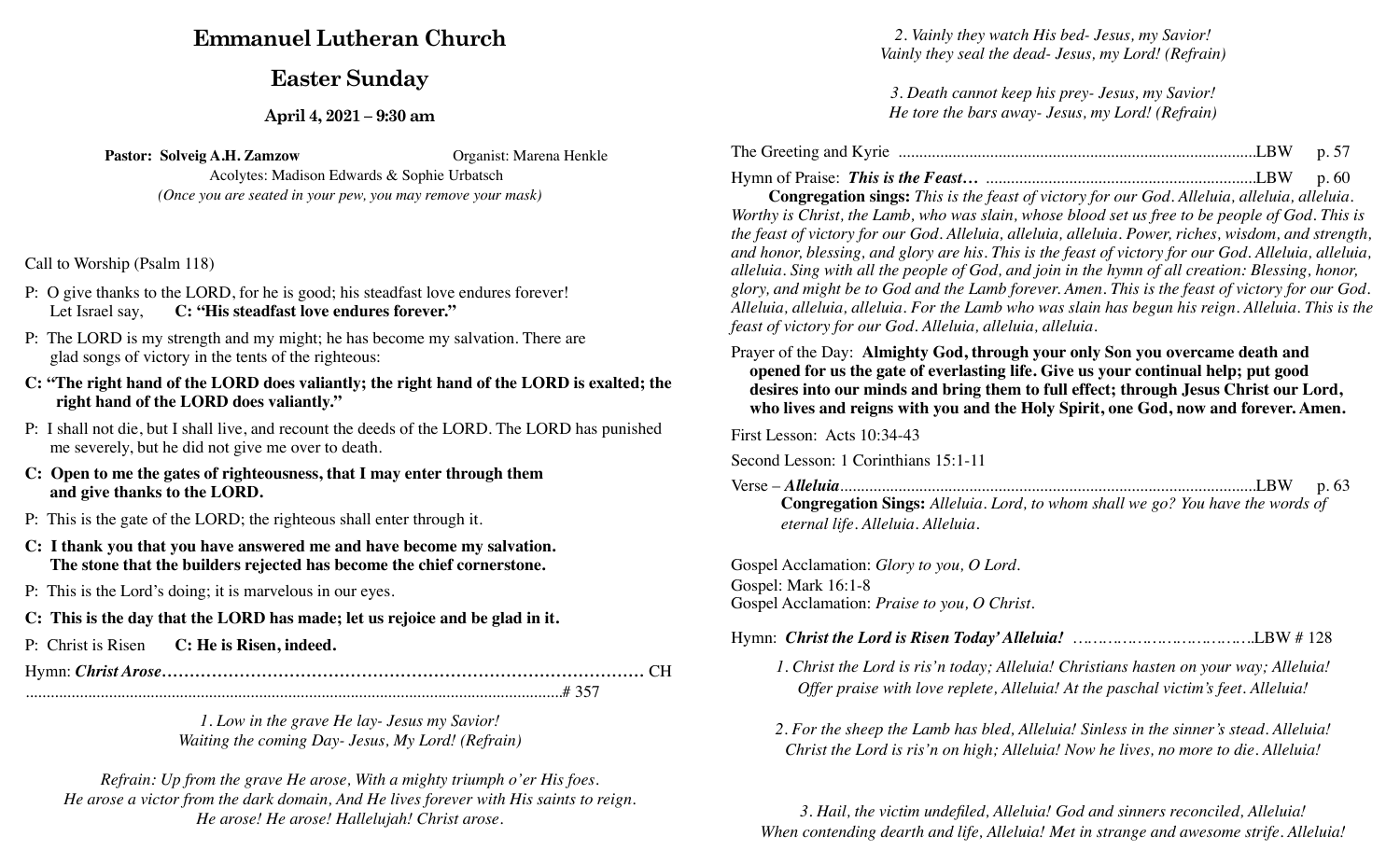*4. Christians, on this holy day, Alleluia! All your grateful homage pay; Alleluia! Christ the Lord is ris'n on high; Alleluia! Now he lives, no more to die. Alleluia!*

#### Sermon

Hymn: *Jesus Christ is Risen Today* ......................................................................LBW # 151

*1. Jesus Christ is ris'n today, Alleluia! Our triumphant holy day, Alleluia! Who did once upon the cross, Alleluia! Suffer to redeem our loss. Alleluia!* 

*2. Hymns of praise then let us sing, Alleluia! Unto Christ, our heav'nly king. Alleluia! Who endured the cross and grave, Alleluia! Sinners to redeem and save. Alleluia!* 

*3. But the pains which he endured, Alleluia! Our salvation have procured; Alleluia! Now above the sky he's king, Alleluia! Where the angels ever sing. Alleluia!* 

*4. Sing we to our God above, Alleluia! Praise eternal as his love; Alleluia! Praise him, all you heav'nly host, Alleluia! Father, Son, and Holy Ghost. Alleluia!*

| $\cdot w$ |  |
|-----------|--|
|           |  |

**We believe in one God, the Father, the Almighty, maker of heaven and earth, of all that is seen and unseen.**

**We believe in one Lord, Jesus Christ, the only Son of God, eternally begotten of the Father. God from God, Light from Light, true God from true God, begotten, not made, of one Being with the Father. Through him all things were made. For us and for our salvation he came down from heaven; by the power of the Holy Spirit he became incarnate from the Virgin Mary, and was made man. For our sake he was crucified under Pontius Pilate; he suffered death and was buried. On the third day he rose again in accordance with the Scriptures; he ascended into heaven and is seated at the right hand of the Father. He will come again in glory to judge the living and the dead, and his kingdom will have no end.** 

**We believe in the Holy Spirit, the Lord, the giver of life, who proceeds from the Father and the Son. With the Father and the Son he is worshipped and glorified. He has spoken through the prophets. We believe in one holy catholic and apostolic Church. We acknowledge one Baptism for the forgiveness of sins. We look for the resurrection of the dead, and the life of the world to come. Amen.** 

Prayer of the Church **P:** The Peace of the Lord be with you. **C: And also with you.** Offertory: *Let the Vineyards…* ..........................................................................LWB p. 66

 **Congregation sings:** *Let the vineyards be fruitful Lord, and fill to the brim our cup of blessing. Gather a harvest from the seeds that were sown, that we may be fed with the bread of life. Gather the hopes and the dreams of all; unite them with the prayers we offer now. Grace our table with your presence, and give us a foretaste of the feast to come.*

Offertory Prayer: *Blessed Are You*… ...................................................................LBW p. 67

P: Blessed are you **C: O Lord, our God, maker of all things. Through your goodness you have blessed us with these gifts. With them we offer ourselves to your service and dedicate our lives to the care and redemption of all that you have make, for the sake of him who gave himself for us, Jesus Christ our Lord, Amen.** 

|--|--|--|

The Sanctus (Holy, Holy, Holy) ..........................................................................LBW p. 69

**Congregation sings:** *Holy, holy, holy Lord, God of pow'r and might: Heaven and earth are full of your glory. Hosanna. Hosanna. Hosanna in the highest. Blessed is he who comes in the name of the Lord. Hosanna in the highest.*

P: You know that you were ransomed from the useless way of life not with perishable things, silver and gold, but with the costly blood of Christ – as a lamb without blot or blemish. Christ having been known before the foundation of the world was made visible at the end of time for your sake, through him the faithful are in God who raised him from the dead and gave him glory, so that your faith and hope are in God.

#### **C: All praise and honor and glory is yours, O God!**

P: You rescue us from the power of death and give us life eternal.

**C: All the angels in heaven sing your praises!** 

P: For you have accomplished the salvation of all people **C: The earth claps its hands!** 

P: The seas shout the news! **C: The stars and planets dance for joy!**

P: For the Lord is risen! **C: Christ is risen indeed!** 

|--|--|--|

**Congregation sings:** *Lamb of God, you take away the sin of the world; have mercy on us. Lamb of God, you take away the sin of the world; have mercy on us. Lamb of God, you take away the sin of the world; grant us peace.*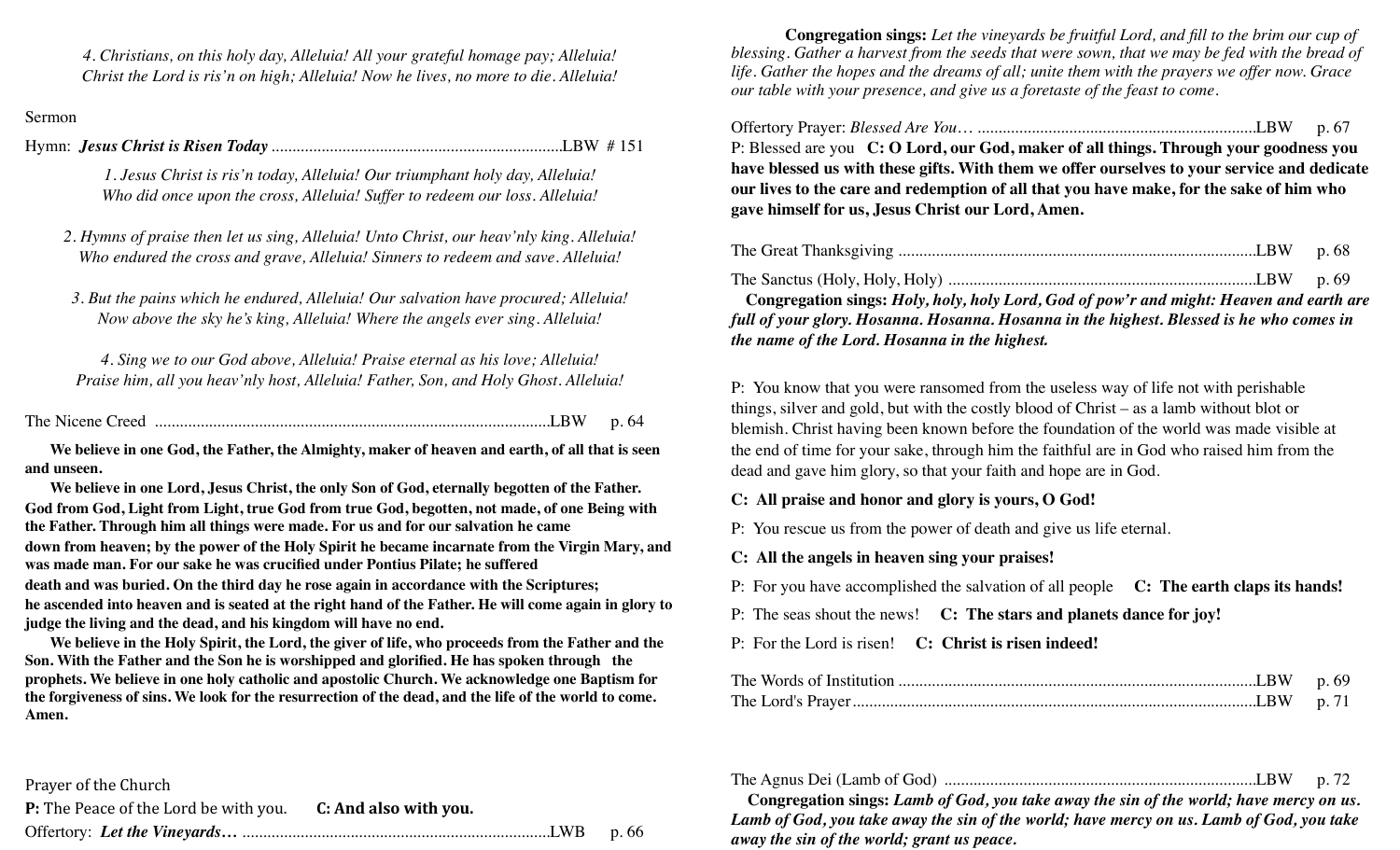*Note to our guests:* As your church's tradition and your conscience may allow, we welcome all who *are baptized in the name of the Father, Son and Holy Spirit and who believe in the real presence of Christ* in, with and under the bread and wine to participate in the celebration of Holy Communion

The Distribution: *(Please wear your mask as you come forward to receive communion.)* 

*Instructions for Holy Communion… As we serve Holy Communion today, we will do so with each household being ushered up separately. Pastor will sanitize her hands before. She will hand you a wafer and you may take a glass of wine from the tray. As you return to your seat, place your empty wine glass on a plate that is in front of the first pew on both sides of the aisle.* 

#### Hymns during Distribution:

*Christ is Risen, Alleluia*...............................................................................LBW # 131

*1. Christ is risen! Alleluia! Risen our victorious head! Sing his praises! Alleluia! Christ is risen from the dead! Gratefully our hearts adore him As his light once more appears; Bowing down in joys before him, Rising up from griefs and tears. (Refrain)*

*Refrain: Christ is risen! Alleluia! Risen our victorious head! Sing his praises! Alleluia! Christ is risen from the dead!*

*2. Christ is risen! All the sadness Of our Lenten fast is o'er; Through the open gates of gladness He returns to life once more; Death and hell before him bending See him rise, the victor now, Angels on his steps attending, Glory round his wounded brow. (Refrain)*

*3. Christ is risen! All the sorrow That last evening round him lay Now has found a glorious morrow In the rising of today. See the grave its first-fruits giving, Springing up from holy ground; He was dead, but now is living; He was lost, but he is found. (Refrain)* 

*4. Christ is risen! Henceforth never Death or hell shall us enthrall; Be we Christ's, in him forever We have triumphed over all. All the doubting and dejection Of our trembling hearts have ceased; Hail the day of resurrection! Let us rise and keep the feast. (Refrain)* 

*The Strife is O'er…………………………………………………………………*…LBW # 135

> *Alleluia, alleluia, alleluia! 1. The srife is o'er, the battle done; Now is the victor's triumph won! Now by the song of praise begun. Alleluia!*

*2. The pow'rs of death have done their worst, But Christ their legions has dispersed. Let shouts of holy joy outburst, Alleluia!* 

*3. The three sad days have quickly sped, He rises glorious from the dead. All glory to our risen head! Alleluia!* 

*4. He broke the age-bound chains of hell; The bars from heav'n's high portals fell. Let hymns of praise his triumph tell. Alleluia!*

*5. Lord, by the stripes which wounded you, From death's sting free your servants too, That we may live and sing to you. Alleluia!* 

#### *Alleluia, alleluia, alleluia!*

 *At the Lamb's High Feast ………………………………* LBW # 210 vv.1,2,7, & 8

*1. At the Lamb's high feast we sing Praise to our victorious king, Who has washed us in the tide Flowing from his pierced side. Alleluia!*

*2. Praise we him, whose love divine Gives his sacred blood for wine, Gives his body for the feast- Christ the victim, Christ the priest. Alleluia!* 

*7. Easter triumph, Easter joy! This alone can sin destroy; From sin's pow'r, Lord, set us free, Newborn souls in you to be. Alleluia!* 

*8. Father, who crown shall give, Savior, by whose death we live, Spirit, guide through all our days; Three in One, your name we praise. Alleluia!* 

The Post-Communion Canticle: *Thank the Lord…* ..........................................LBW p. 72

 **Congregation sings:** *Thank the Lord and sing his praise; tell ev'ryone what he has done. Let all who seek the Lord rejoice and proudly bear his name. He recalls his promises and leads his people forth in joy with shouts of thanksgiving. Alleluia. Alleluia.*

*1. Christ has arisen, alleluia. Rejoice and praise him, alleluia. For our redeemer burst from the tomb, even from death, dispelling its gloom. (Refrain)*

*Refrain: Let us sing praise to him with endless joy.*